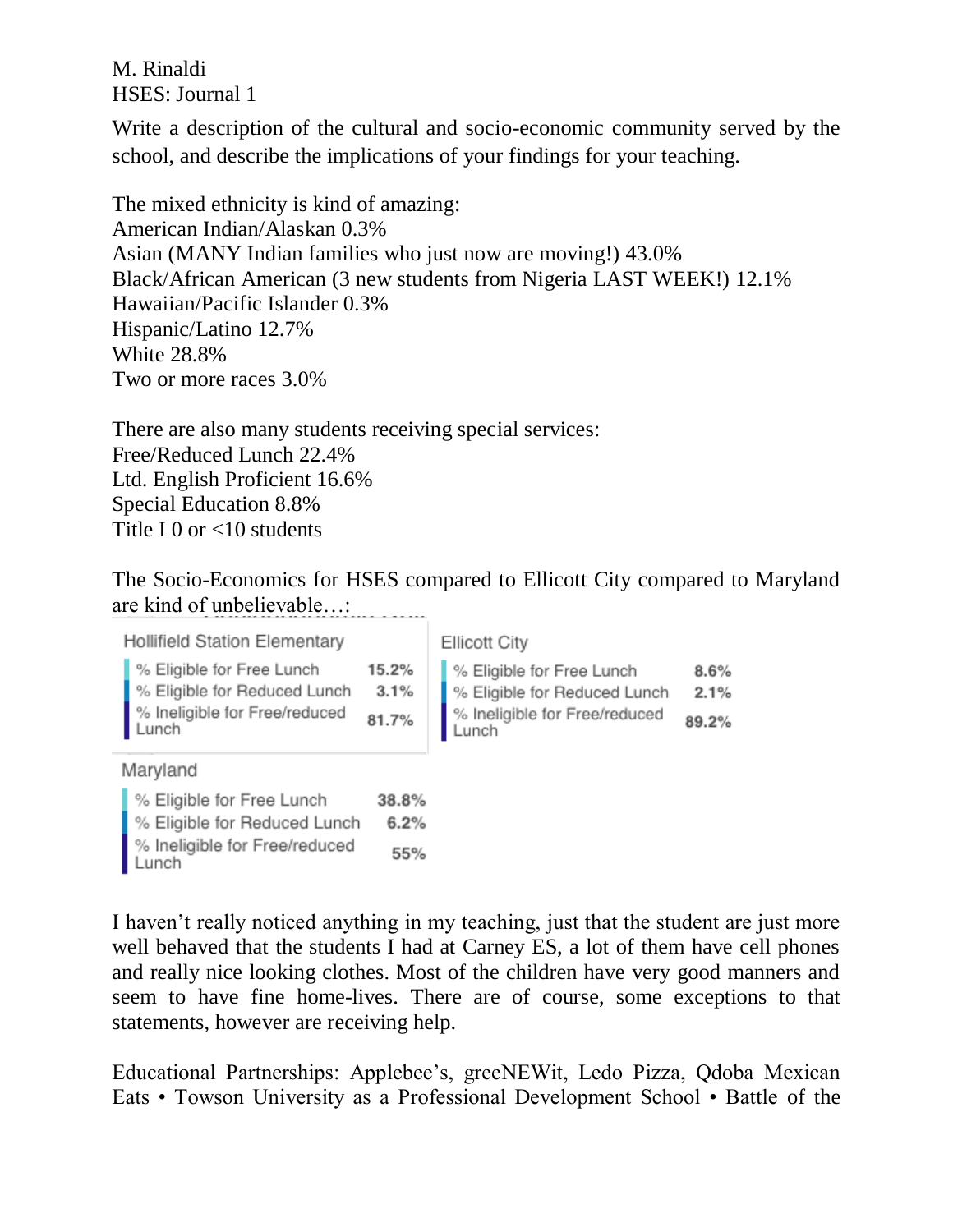M. Rinaldi HSES: Journal 1

Books • Earth Force Team • FIT2GO Family Wellness Night • Girls On The Run • GirlsWhoCode • Jazz Band • Lego Robotics • Outdoor Classroom • Regional Early Childhood Center • Spelling Bee • Spring Musical • Station Singers – select choir Chorus Concert: The  $4<sup>th</sup>$  Grade and ensembles and the  $5<sup>th</sup>$  Grade ensembles have different concert, which is very interesting, but it seems to work. I got to see the  $4<sup>th</sup>$ grade Orchestra, Band, and Chorus Concert on Tuesday (The day of the Two-hour delay) and it was very sweet. They only got to perform the concert once during the school day, then had a concert again for the parents that night at 7:00.

Two-hour delay: Two-hour delays are crazy. The related are schedule is totally messed up, we only had 2 half-hour classes. It was ridiculous. However, it worked out because Mrs. Winner and I could really help out the other music teachers prepare for the concerts.

Three-hour early dismissal: Again, not a very good schedule for three-hour early dismissal. Only 1 30-minute session, and the kids were so distracted anyway, it was a very hard class. No new content would have been able to be taught, only reinforcing the retention of another lesson.

Teacher work day: This is when I got to witness the first planning period of the music teachers! It was really amazing to watch them bounce ideas off one another! I did more listening and writing than contributing, but I'm hoping to start throwing in ideas very soon!

Field Trip Preparation: Permission slips are hard. Excel sheets are hard. County money is hard. Keeping track of checks is hard. Deposit slips are hard. \*fin\*

MLT: MUSIC LEADERSHIP TRAINING WAS SO INSPIRING I CANNOT WAIT TO BE A TEACHER. First of all, I got to be in the same room as Terry Eberhardt which is always the best. We got to plan the Howard County In-Service on the  $16<sup>th</sup>$ , and talk about changes in programs, common core for music, it was AMAZING. We had a few ice-breaker exercises, wrote mock lesson plans, and talked about REAL issues/successes going on in HoCo. I loved discussing the political and administrative part of education, I really felt so important to be allowed to sit in that room with all those amazing teachers!

Related Arts Team Meeting: There is a little bit of tension going on throughout the